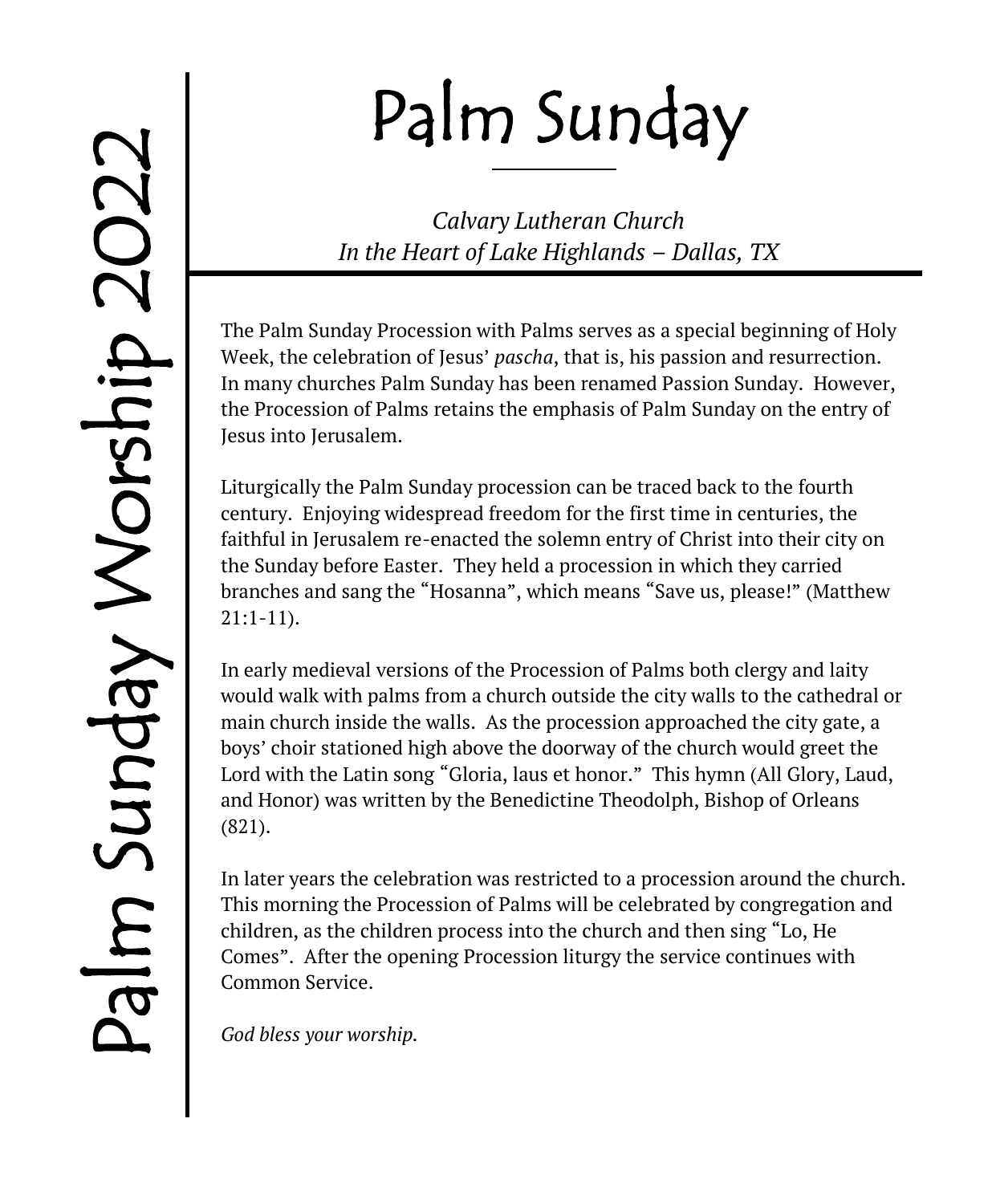

# **Order of Service for SIXTH SUNDAY IN LENT: PALM SUNDAY**

# *Order of Service The Common Service*

# **Gathering**

### **OPENING HYMN** *(Procession of Palms)* Lo, He Comes *Sung by the Calvary Kids*

*Lo, he comes! Sing we "Hosanna!" Lo, he comes, let us sing to the Lord!*

*Enter his gates with shouts of thanksgiving, into his courts with songs of praise. Come, let us march in glad procession. Loud hosannas now we raise.*

*Lo, he comes! Sing we "Hosanna!" Lo, he comes, let us sing to the Lord!*

*Open your heart and welcome the Savior. Join with the song that has no end. This is the day for which we have waited; the coming of our Lord is surely at hand.*

*Lo, he comes! Sing we "Hosanna!" Lo, he comes, let us sing to the Lord! Lo, he comes, let us sing to the, sing to the Lord!*

*STAND*

# **INVOCATION and PRAYER**

The grace of our Lord  $+$  Jesus Christ and the love of God and the fellowship of the Holy Spirit be with you.

# **And also with you.**

Dear friends in Christ, for five weeks of Lent we have been preparing for the celebration of our Lord's suffering, death and resurrection. Today we come together to begin the solemn celebration of Holy Week. Christ entered in triumph into his own city to complete his work as our Messiah: to suffer, to die, and to rise again. Let us remember with devotion his entry that culminated at the empty tomb and follow him with a lively faith. United with him by baptism, we share in his resurrection and new life.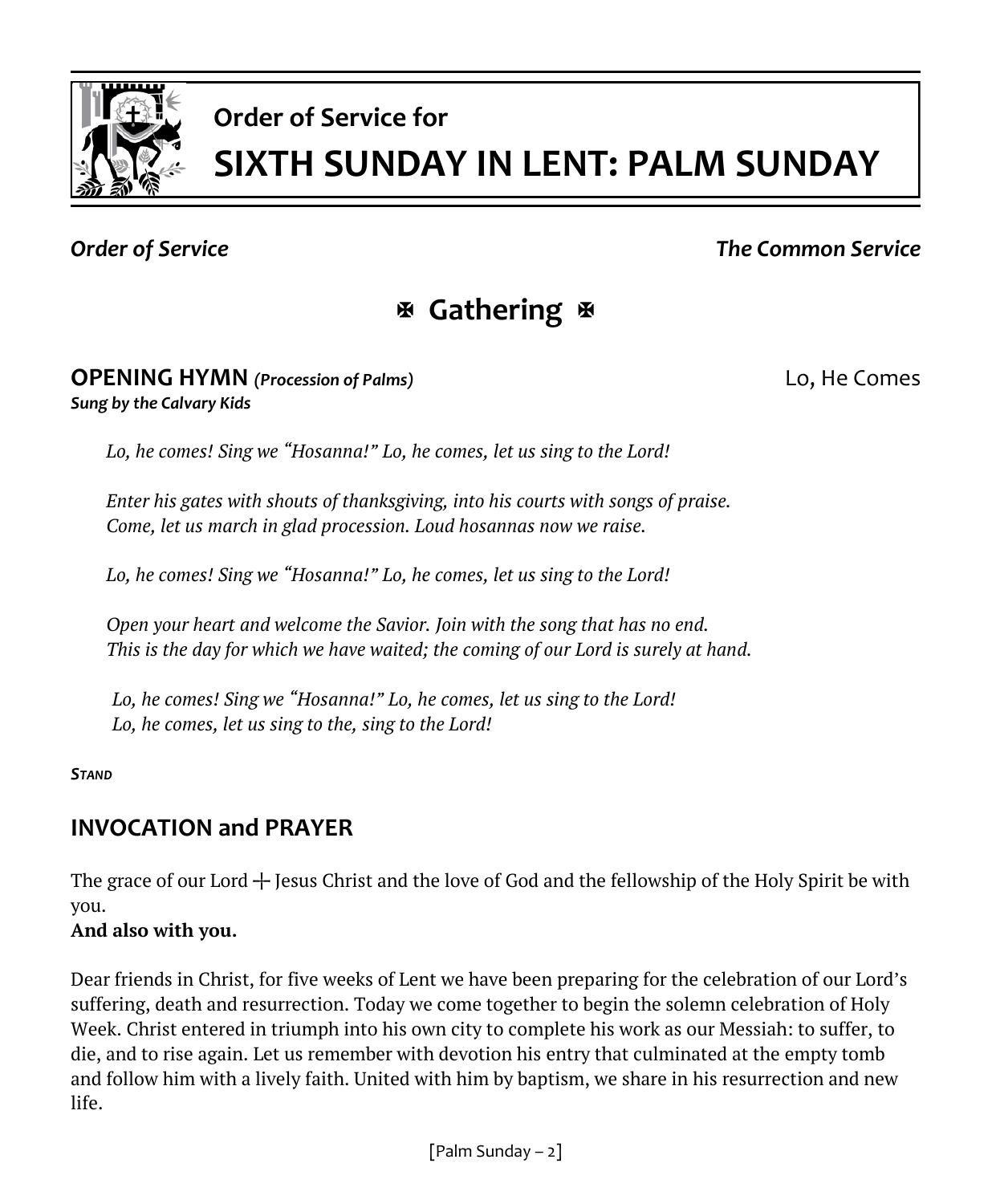## Blessed is he who comes in the name of the Lord. **Hosanna in the highest!**

Let us pray. God our Father, we remember how Jesus entered Jerusalem before his passion and was welcomed as king by those who shouted "Hosanna" and spread their clothing and palm branches in his path. Accept our words of praise and listen to our prayers as we rejoice in our triumphant King who came to save, Jesus Christ, your Son, our Lord. **Amen.**

Let us go forth in peace: **In the name of the Lord.**

**RESPONSE** *(Come, O Precious Ransom, Come, stanzas 3,4; Tune: 466)*

**My hosannas and my palms Graciously receive, I pray you. Evermore, as best I can, Savior, I will homage pay you, And in faith I will embrace, Lord, your merit through your grace.** 

**Hail, hosanna, David's Son! Help, Lord; hear our supplication! Let your kingdom, scepter, crown Bring us blessing and salvation That forever we may sing, Hail, hosanna! to our King.**

# **CONFESSION OF SINS**

Beloved in the Lord: Let us draw near with a true heart and confess our sins to God our Father, asking him in the name of our Lord Jesus Christ to grant us forgiveness.

**Holy and merciful Father, I confess that I am by nature sinful and that I have disobeyed you in my thoughts, words, and actions. I have done what is evil and failed to do what is good. For this I deserve Your punishment both now and in eternity. But I am truly sorry for my sins, and trusting in my Savior Jesus Christ, I pray: Lord have mercy on me a sinner.**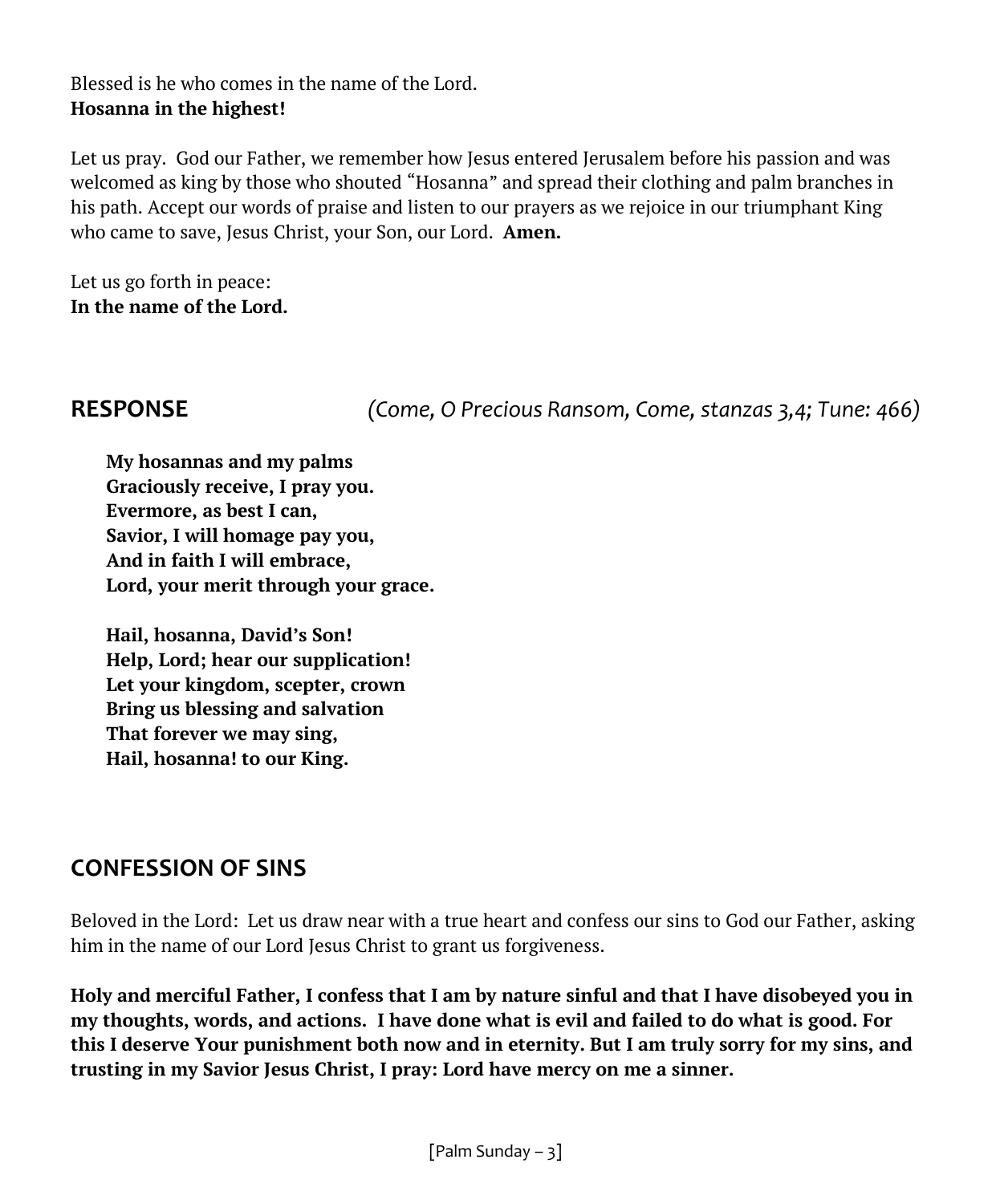# **LORD HAVE MERCY (***Kyrie)*



# **THE ABSOLUTION**

God, our heavenly Father, has been merciful to us and has given His only Son to be the atoning sacrifice for our sins. Therefore, as a called servant of Christ and by his authority, I forgive you all your sins in the name of the Father, and of the  $+$  Son, and of the Holy Spirit.



In the peace of forgiveness, let us praise the Lord:

**SONG OF PRAISE** Let All Things Now Living (507)

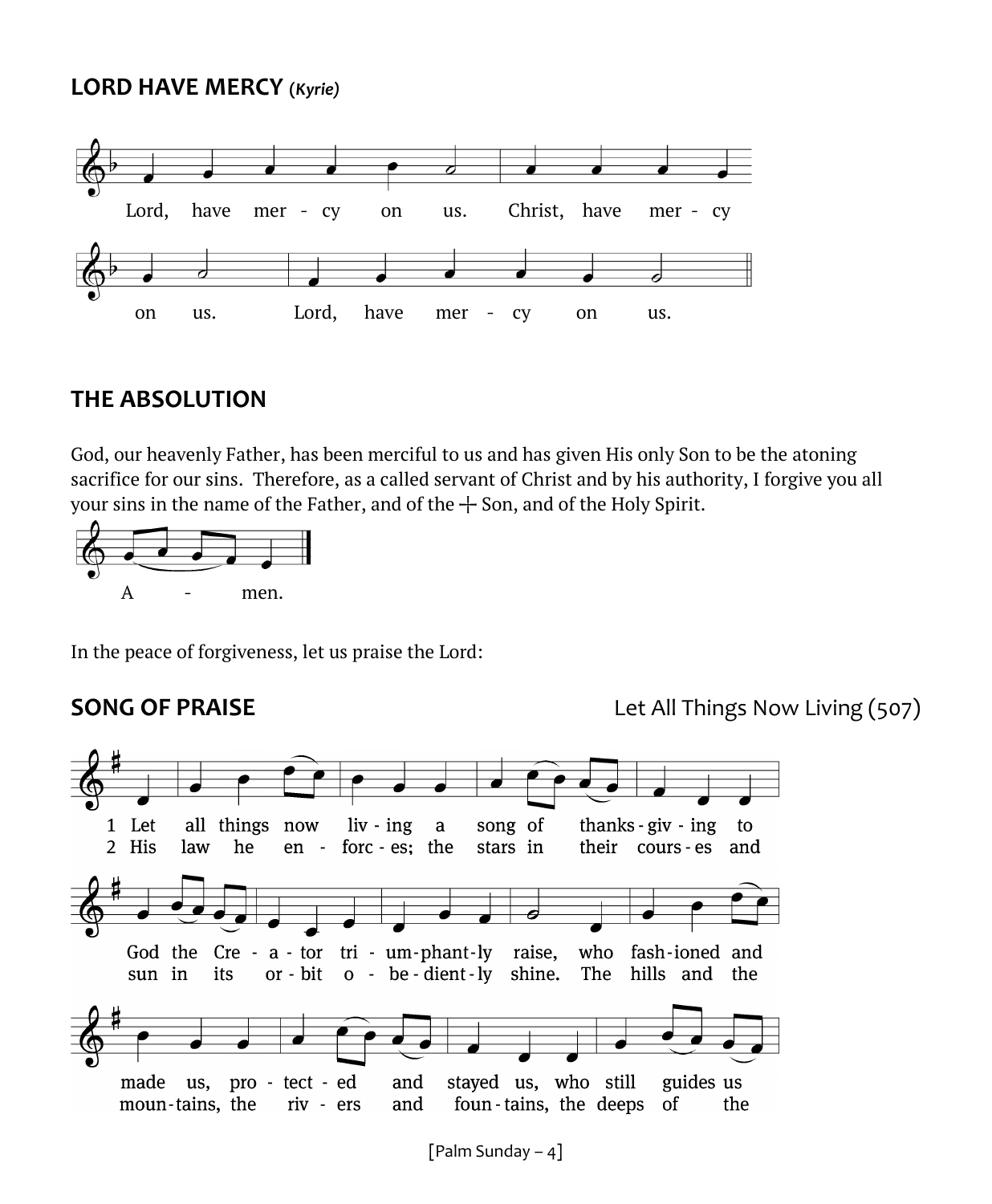

# **PRAYER OF THE DAY**



Let us pray.

We praise you, O God, for the great acts of love by which you have redeemed us through your Son, Jesus Christ. As he was acclaimed by those who scattered their garments and branches of palm in his path, so may we always hail him as our King and follow him with perfect confidence; who lives and reigns with you and the Holy Spirit, one God, now and forever.



*BE SEATED*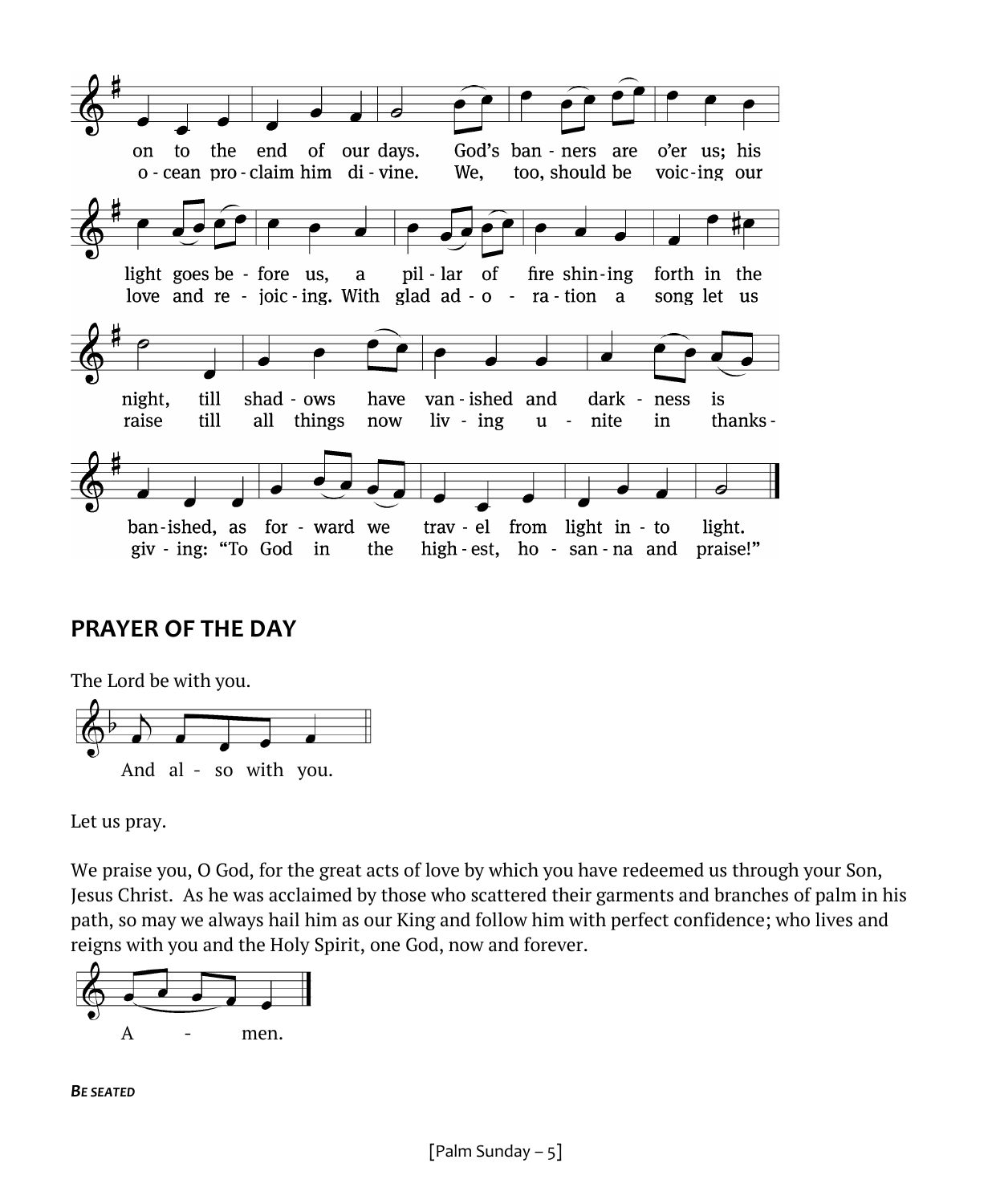# **The Word**

# **FIRST READING Islands Islands Islands Islands Islands Islands Islands Islands Islands Islands Islands Islands Islands Islands Islands Islands Islands Islands Islands Islands Islan**

*Isaiah foretold the coming Servant of the Lord whose ministry would be one of great power and great humility.*

ISAIAH 42:1 "Here is my servant, whom I uphold, my chosen one in whom I delight; I will put my Spirit on him, and he will bring justice to the nations. <sup>2</sup>He will not shout or cry out, or raise his voice in the streets.  $3A$  bruised reed he will not break. and a smoldering wick he will not snuff out. In faithfulness he will bring forth justice; <sup>4</sup>he will not falter or be discouraged till he establishes justice on earth. In his teaching the islands will put their hope."

The Word of the Lord. **Thanks be to God.**

# **PSALM** PSALM



and established it upon the | waters.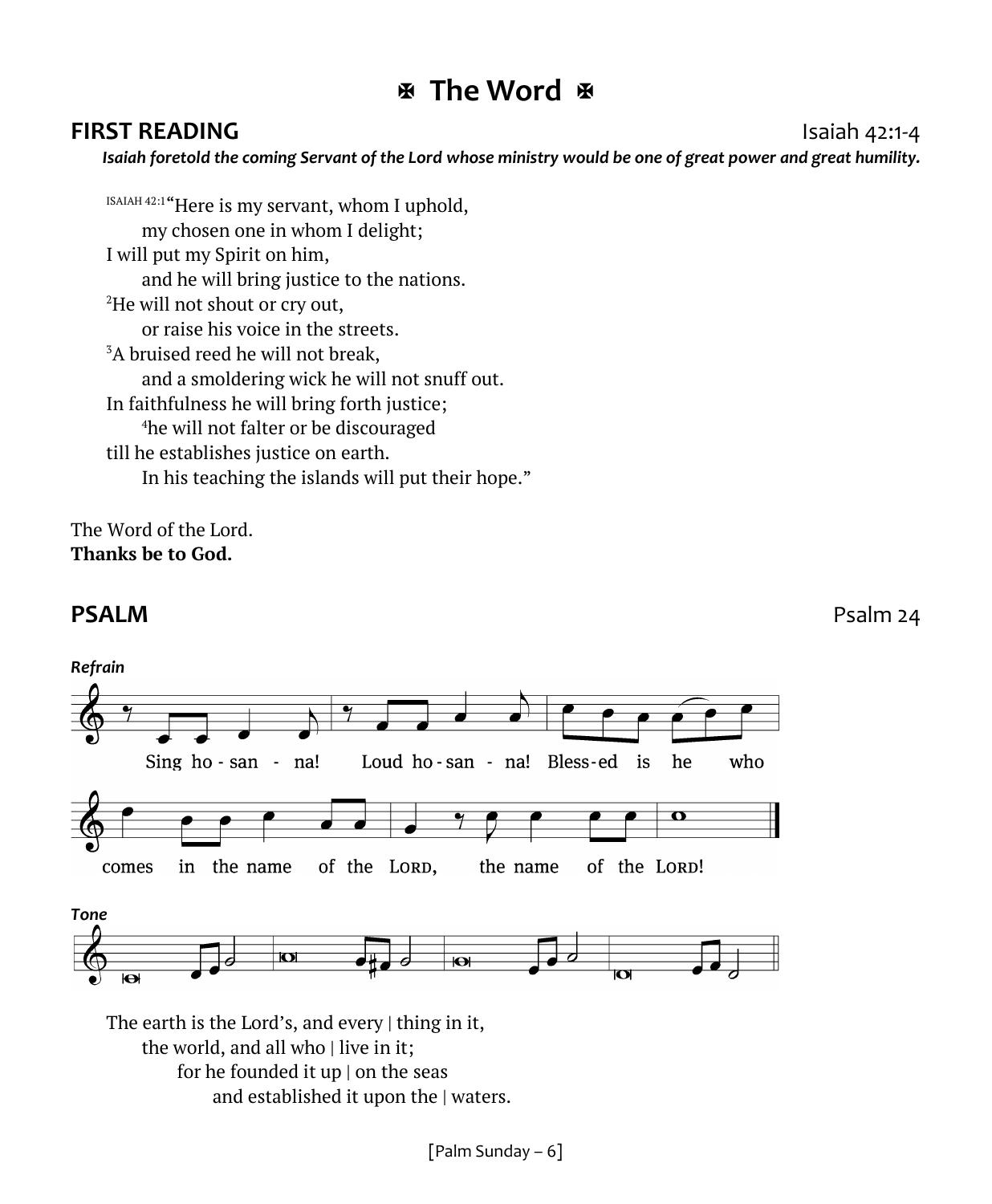Who may ascend the hill  $\vert$  of the Lord? Who may stand in his | holy place? He who has clean hands and a | pure heart, he will receive blessing from God his | Savior.

### *Refrain*

Lift up your heads, O you gates; be lifted up, you | ancient doors, that the King of glory | may come in. Who is this King of  $|$  glory? The Lord strong and mighty, the Lord mighty in | battle.

Lift up your heads, O you gates; lift them up, you | ancient doors, that the King of glory | may come in. Who is he, this King of  $|$  glory? The Lord Almighty—he is the King of | glory.

**Glory be to the Father and | to the Son and to the Holy | Spirit, as it was in the be | ginning, is now, and will be forever. | Amen.**

### *Refrain*

**SECOND READING Philippians 2:5-11** 

*Paul describes the humility of Jesus and encourages us to emulate it.*

 $^{\rm PHILIPPIANS}$   $^{2:5}$ In your relationships with one another, have the same mindset as Christ Jesus: <sup>6</sup>Who, being in very nature God, did not consider equality with God something to be used to his own advantage; 7 rather, he made himself nothing by taking the very nature of a servant, being made in human likeness. <sup>8</sup>And being found in appearance as a man, he humbled himself by becoming obedient to death even death on a cross! <sup>9</sup>Therefore God exalted him to the highest place and gave him the name that is above every name,  $10$ <sup>that at the name of Jesus every knee should bow,</sup> in heaven and on earth and under the earth,  $11$ and every tongue acknowledge that Jesus Christ is Lord, to the glory of God the Father.

The Word of the Lord. **Thanks be to God.**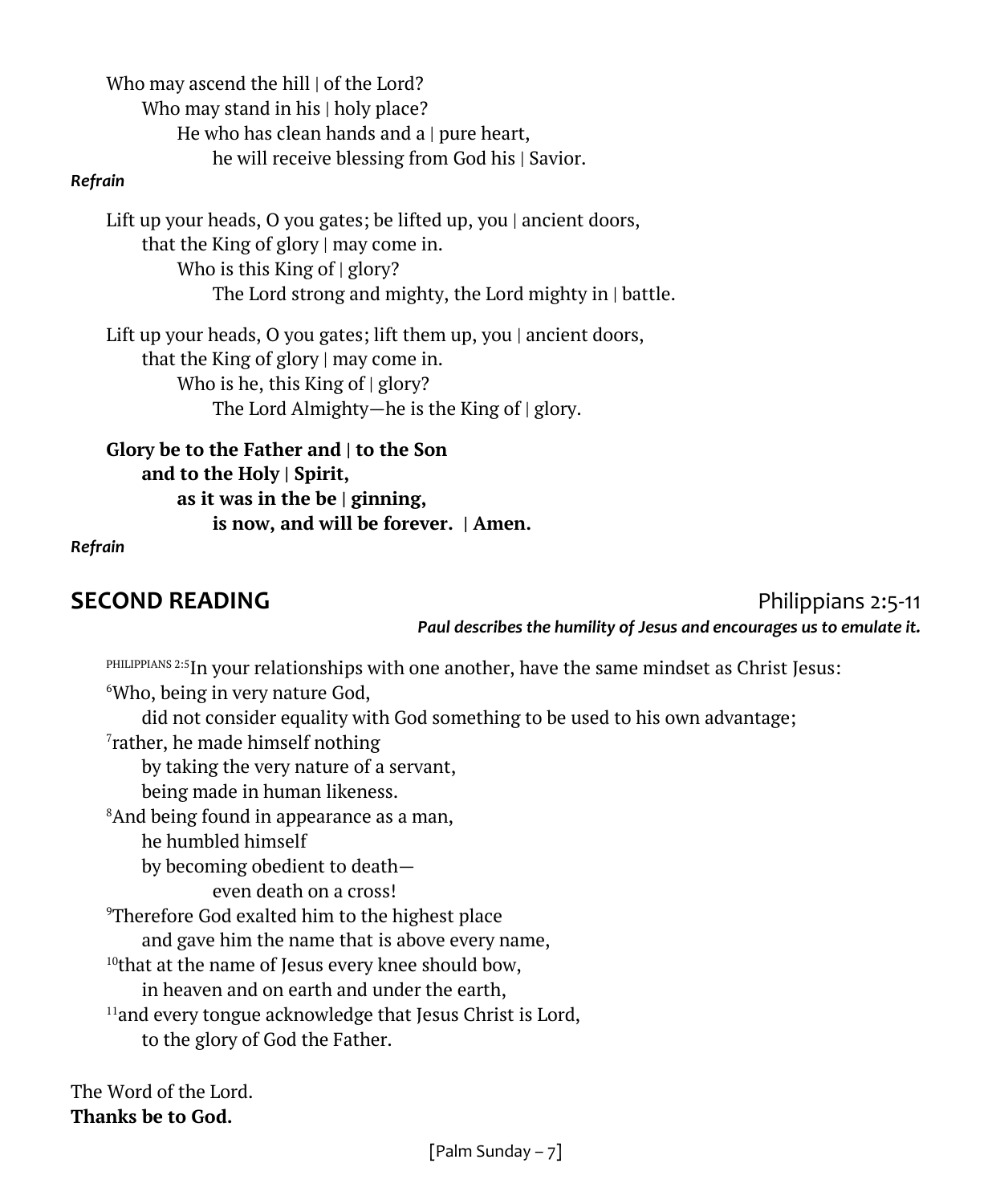**Hosanna in the highest strains The Church on earth shall raise; The highest heav'ns, in which he reigns, Shall give him nobler praise.**

*STAND*

# **GOSPEL ACCLAMATION**

*After the announcement of the Gospel the congregation responds:*



# **GOSPEL READING** Luke 19:28-40

*Through the humility exhibited by his choice to enter Jerusalem on a donkey, Jesus would accomplish great things.*

 $L_{\text{LUE 19:28}}$  After Jesus had said this, he went on ahead, going up to Jerusalem. <sup>29</sup>As he approached Bethphage and Bethany at the hill called the Mount of Olives, he sent two of his disciples, saying to them,  $50^{\circ}$  Go to the village ahead of you, and as you enter it, you will find a colt tied there, which no one has ever ridden. Untie it and bring it here. <sup>31</sup>If anyone asks you, 'Why are you untying it?' say, 'The Lord needs it.' "

 $32$ Those who were sent ahead went and found it just as he had told them.  $33$ As they were untying the colt, its owners asked them, "Why are you untying the colt?"

<sup>34</sup>They replied, "The Lord needs it."

 $35$ They brought it to Jesus, threw their cloaks on the colt and put Jesus on it.  $36$ As he went along, people spread their cloaks on the road.

 $37$ When he came near the place where the road goes down the Mount of Olives, the whole crowd of disciples began joyfully to praise God in loud voices for all the miracles they had seen: <sup>38</sup>"Blessed is the king who comes in the name of the Lord!"

"Peace in heaven and glory in the highest!"

<sup>39</sup>Some of the Pharisees in the crowd said to Jesus, "Teacher, rebuke your disciples!"

 $40^\circ$ I tell you," he replied, "if they keep quiet, the stones will cry out."

# **GOSPEL ACCLAMATION**

*After the reading of the Gospel the congregation responds:*



[Palm Sunday – 8]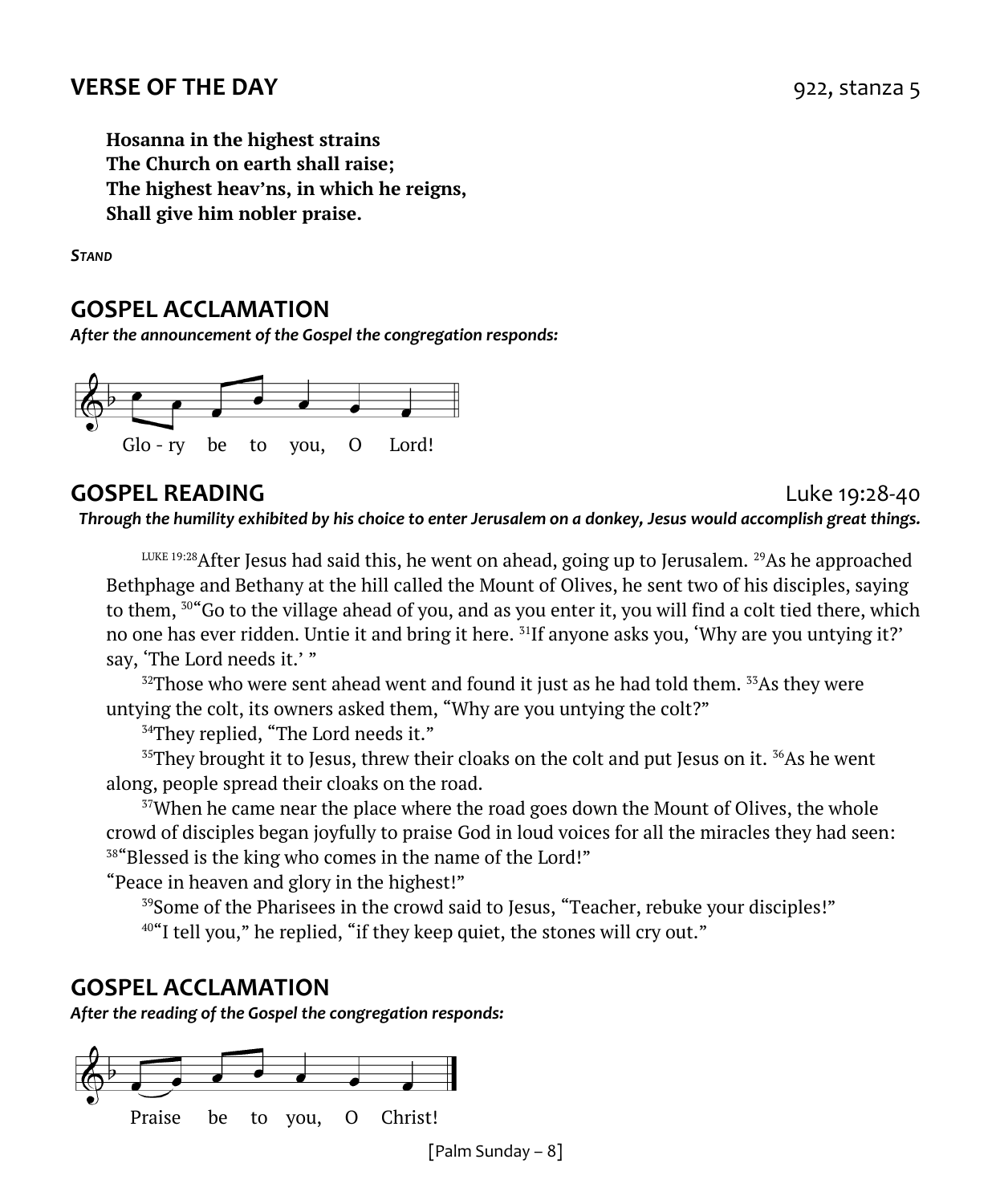# **CONFESSION OF FAITH Apostles' Creed**

**I believe in God, the Father almighty, maker of heaven and earth.**

**I believe in Jesus Christ, his only Son, our Lord, who was conceived by the Holy Spirit, born of the virgin Mary, suffered under Pontius Pilate, was crucified, died, and was buried. He descended into hell. The third day he rose again from the dead. He ascended into heaven and is seated at the right hand of God the Father almighty. From there he will come to judge the living and the dead.**

**I believe in the Holy Spirit, the holy Christian Church, the communion of saints, the forgiveness of sins, the resurrection of the body, and the life everlasting. Amen.**

*BE SEATED*



[Palm Sunday – 9]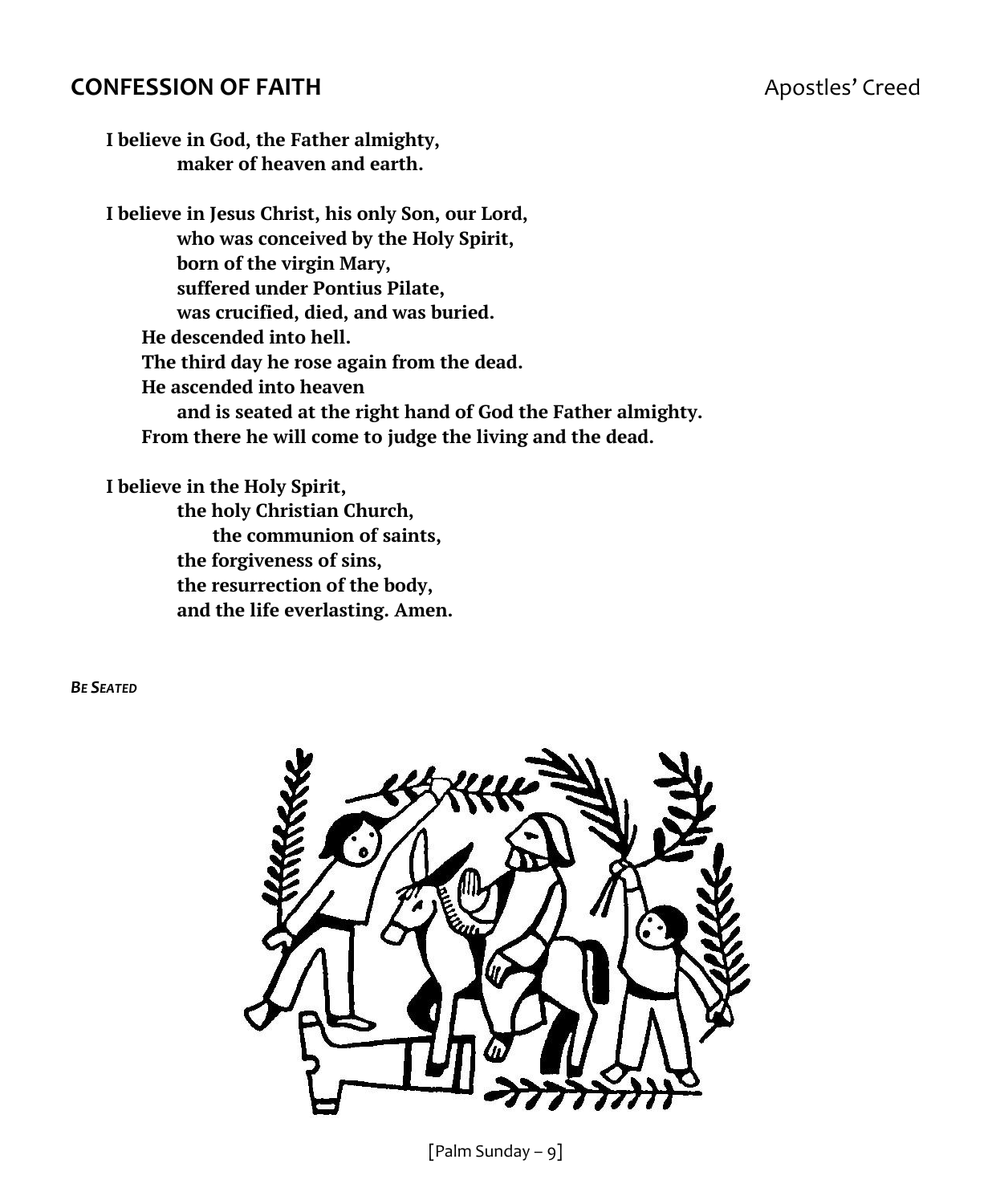

# **图 Sermon 图**

Philippians 2:5-11

# **Real Humility Isn't Weak**

*Sermon notes:*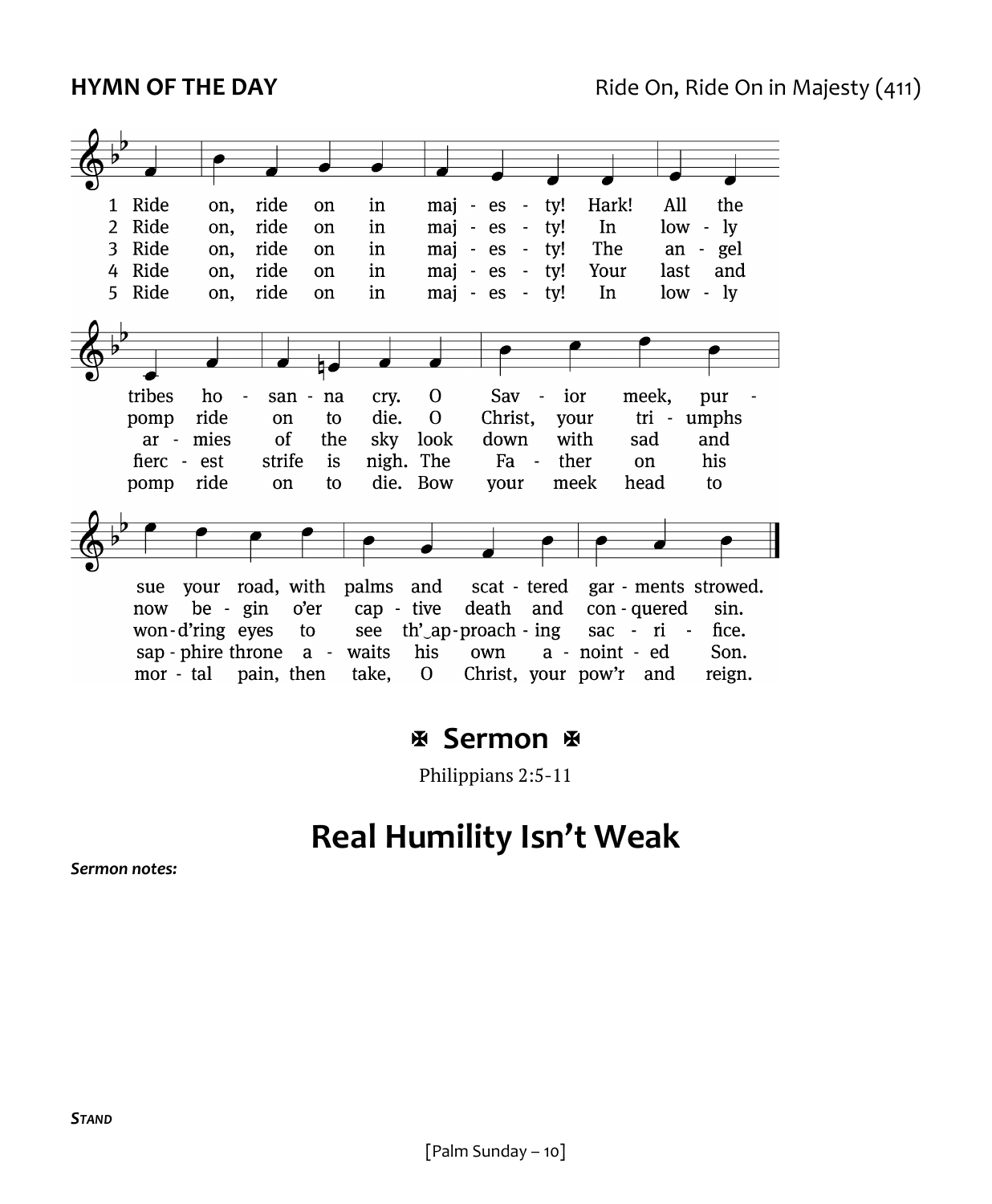# **RESPONSE TO THE WORD**



*BE SEATED*

# **ANNOUNCEMENTS and MUSICAL OFFERING**

*We appreciate the offerings given to support the work of God's Kingdom here and throughout the world. Offerings can be given in any of four ways:*

- *Set in the offering plate at the back of the sanctuary*
- *On the Calvary website: https://calvarydallas.org/give/*
- *On your phone with the Vanco Mobile Faith Engagement app*
- *Scan the QR code to the right…*



*Give us a record of your visit through our online Connection Card, or by filling out the card in the pew and placing it in the offering plate as you leave. The Connection Card tab can be found at the bottom right of any page of the Calvary website, https://calvarydallas.org or by scanning the code to the left...*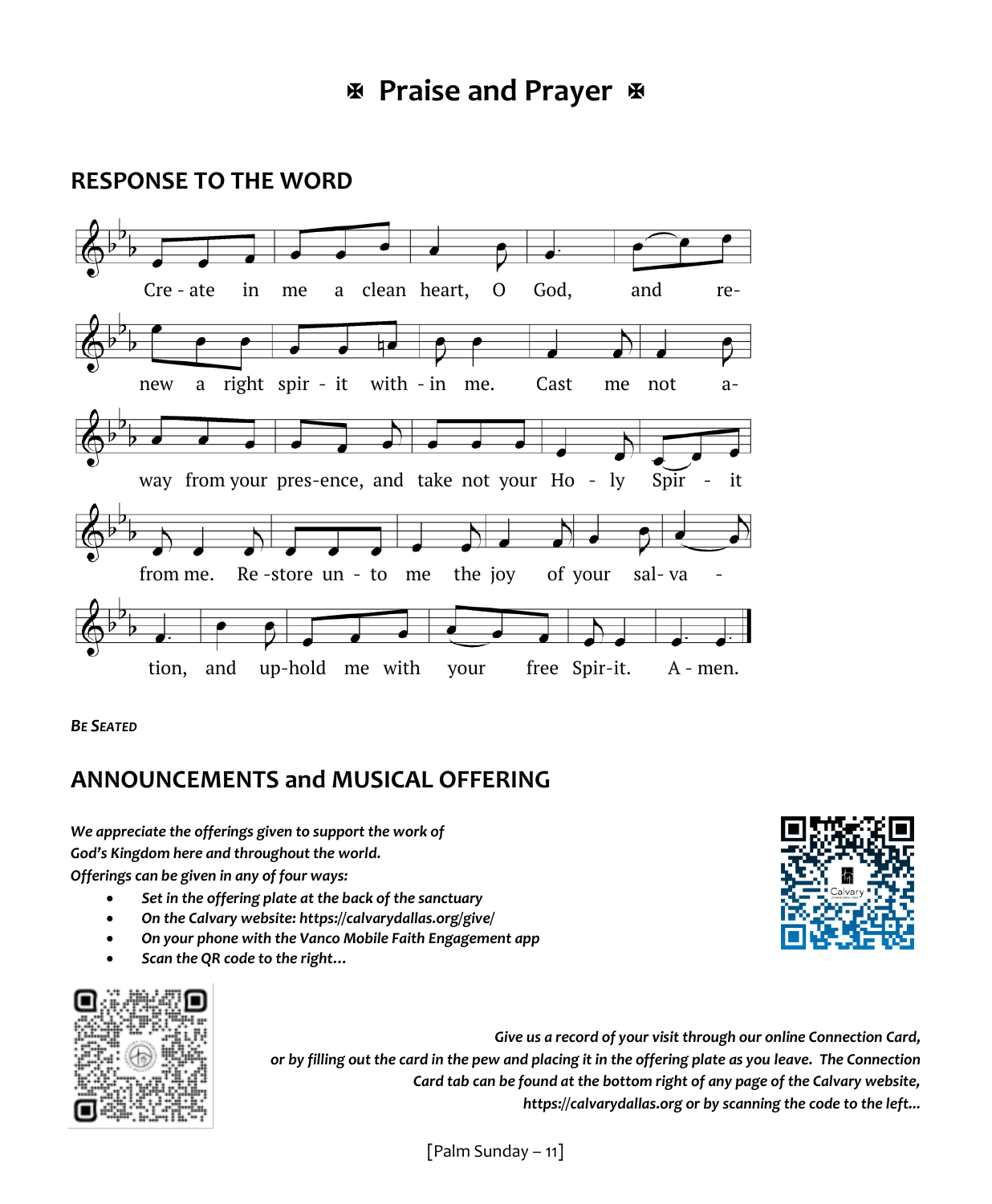# **PRAYER OF THE CHURCH**

Merciful Lord, You established Your Church through the blood of Christ and sent forth Your people to serve the world in Your name. Bless Your Church with pure doctrine, with zeal for Your Kingdom and with faithfulness, that we may not waver from the truth of Your Word nor fail to welcome the stranger in Your name; through Jesus Christ, our Lord. **Amen**.

Merciful Lord, You have raised up faithful leaders for Your Church, and we appeal to You to continue to provide pastors and church workers. Prosper the work of those who bring the light of Christ to those living in darkness, both near and far. Bless those whose acts of mercy extend Your love to the disabled, wounded and forgotten throughout the world, that Your Church may serve You in faithful service as well as faithful witness; through Jesus Christ, our Lord. **Amen.**

Merciful Lord, all things come from You and return to You. Give Your people leaders who will act with integrity and serve honorably. Bless our president; governor; mayor; and all who make, administer and judge our laws. Protect service men and women in their duty for freedom, and bless all emergency workers, police and firefighters in their service to us; through Jesus Christ, our Lord. **Amen.**

Merciful Lord, You know the sufferings of Your people and the needs of all who cry to You. Grant to us what is good and needful for us, and lead us to trust in Your mercy so that we may neither despair in our need nor grow weary of the burdens of this mortal life. Hear us on behalf of [ and] all whom we name before You in our hearts; through Jesus Christ, our Lord. **Amen.**

Merciful Lord, grant to us every aid and blessing of Your Holy Spirit, that we who have cried out "Blessed is He who comes in the name of the Lord" may welcome Him who fulfills His promise with His presence in the Word and sacrament. Sustain us through the Holy Week of our Lord's journey to the cross, and lead us to trust in His promise to raise us up with Him on the Last Day; through Jesus Christ, our Lord. **Amen.**

Merciful Lord, accept the gifts we bring, born of a grateful heart and brought as part of the living sacrifice of our very selves. Bring us and all people to repentance and faith, especially our enemies, and bring us to acknowledge You with one heart and mind. Lead us to live faithfully and generously, loving You above all things and our neighbor as ourselves; through Jesus Christ, our Lord. **Amen.**

Merciful Lord, grant us all things needful to us and beneficial to our faith, and help us pray with confidence through the merits and in the name of Jesus Christ, our Lord. **Amen.**

# **THE LORD'S PRAYER**

**Our Father in heaven, hallowed be your name, your kingdom come, your will be done on earth as in heaven. Give us today our daily bread. Forgive us our sins, as we forgive those who sin against us. Lead us not into temptation, but deliver us from evil. For the kingdom, the power, and the glory are yours now and forever. Amen.**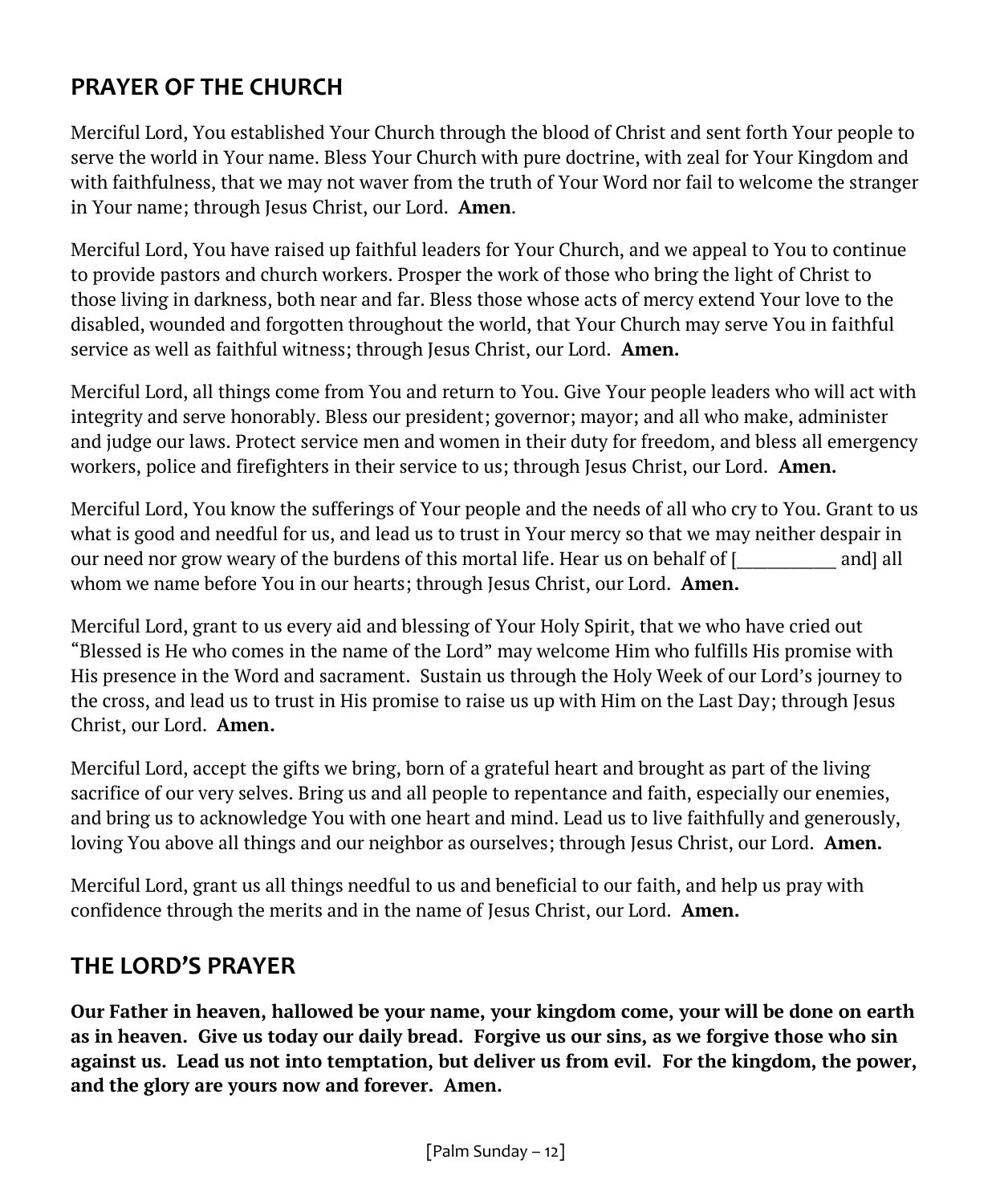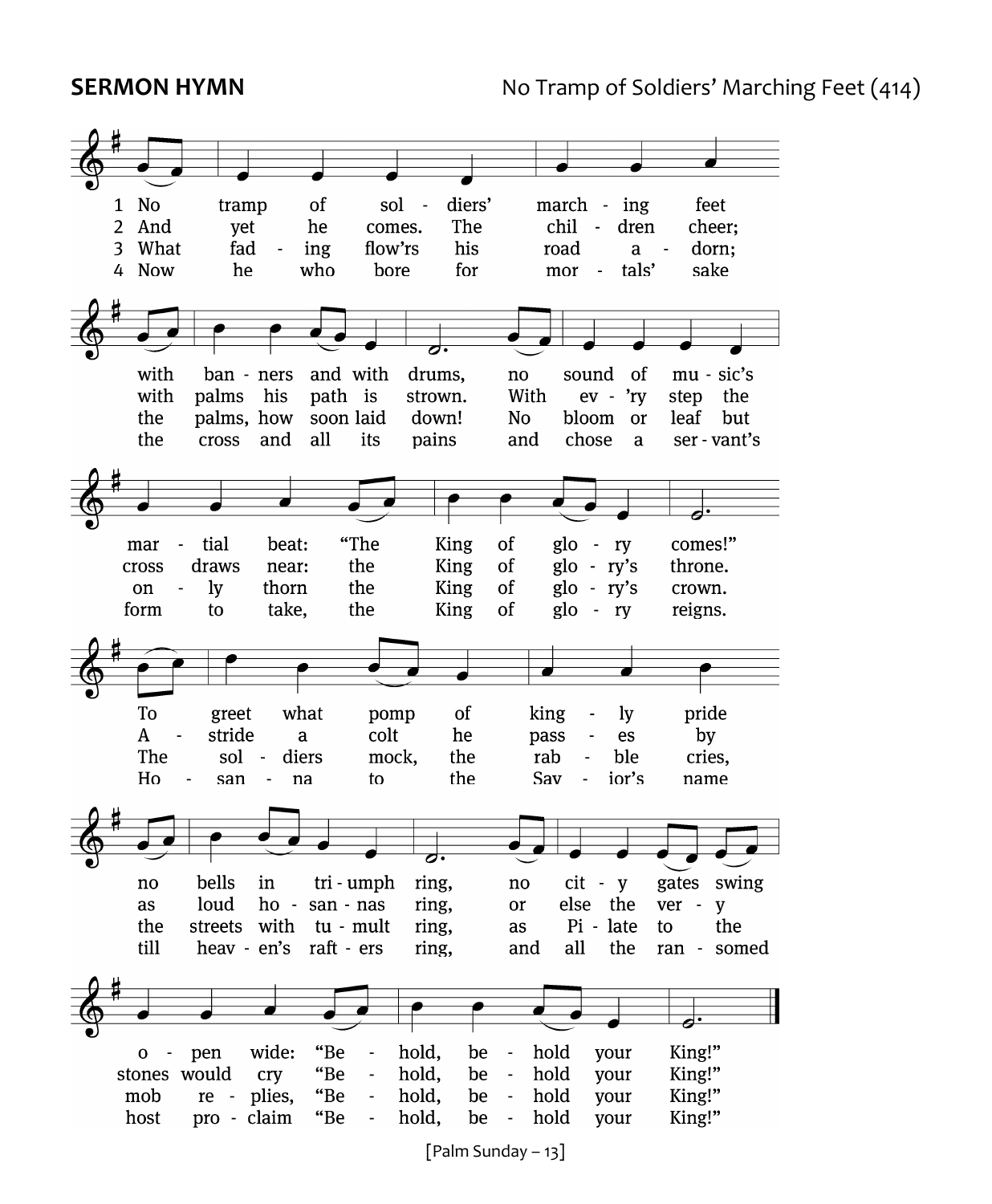# **Sending**

### *STAND*

# **PRAYER**

Blessed Lord, you have given us your Holy Scriptures for our learning. May we so hear them, read, learn, and inwardly digest them, that being strengthened and comforted by your holy Word, we may cling to the blessed hope of everlasting life, through Jesus Christ, our Lord, who lives and reigns with you and the Holy Spirit, one God, now and forever.



# **BLESSING**

The Lord bless you and keep you.

The Lord make his face shine on you and be gracious to you.

The Lord look on you with favor and  $+$  give you peace.



**CLOSING HYMN** Go to Dark Gethsemane (425)



[Palm Sunday – 14]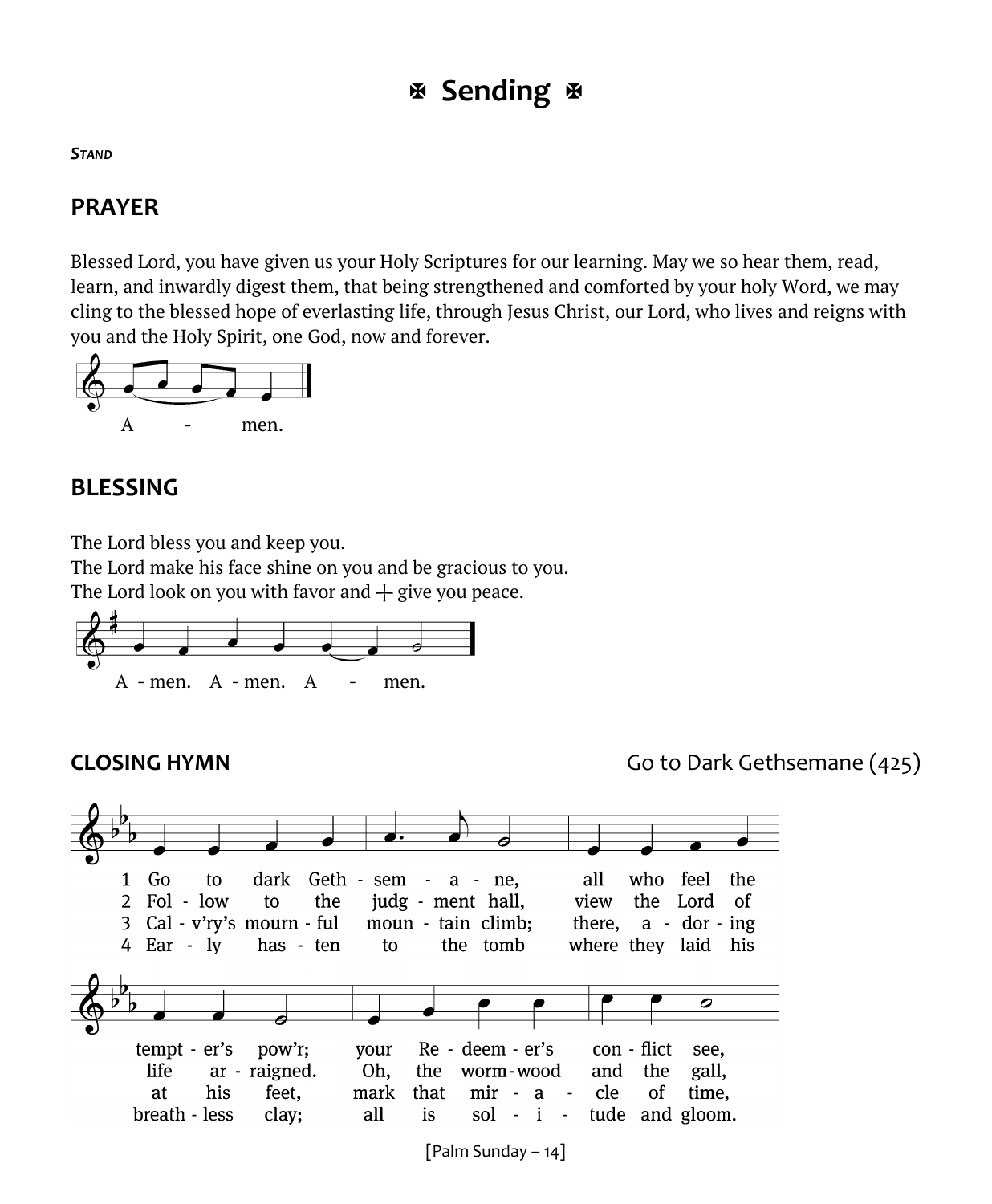

*After worship, please feel free to stay and greet your neighbors.*